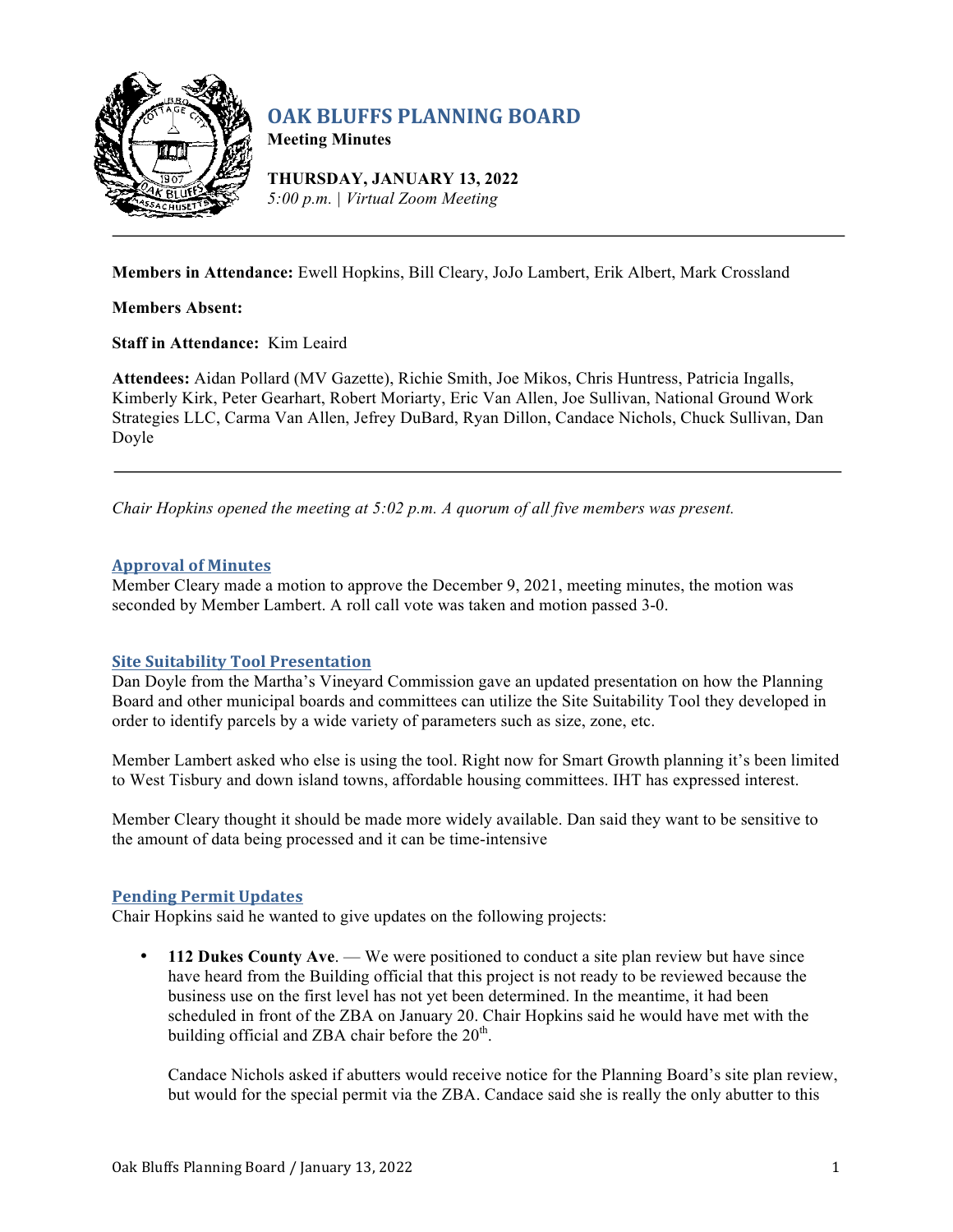project and has objected all along. She asked if she'd be able to speak during the process. Yes. She then asked if it's possible that this building could be built without knowing what the commercial use is? Chair Hopkins said no, they would have to get a building permit and first need approval from Planning Board and the ZBA.

• **High School Track and Synthetic Turf Field —** We have been compiling documents and hope to release on web site by early next week. Town boards and committees have also received the application (Water, Wastewater, Board of Health, Transportation, et.al.) Once all of the information is available on the web site, this will give board members a couple of weeks to review the material received, then give each of you the opportunity to ask for clarifying material – what else you would like to see to properly review the application. After that, we'll call for the applicant to present its application and continue to a date certain.

Member Cleary asked what implications were of the Dover Amendment? Chair Hopkins said we are obligated to review any additional material that has come out since the Commission made its decision. (see web site: https://www.oakbluffsma.gov/412/High-School-Track-and-Field )

Chair Hopkins said he has been in touch with applicant and explained this to Superintendent Matt D'Andrea and chair of the High School committee Amy Houghton. Chris Huntress asked if the documents received from other town departments were available for them to review. Chair Hopkins said he hoped to have them available online early the following week.

• **Shearer Cottage —** Like *112 Dukes County Ave*, the authority is split between the ZBA and the Planning Board. He said he had a series of meetings with the ZBA chair and town counsel to understand the process. Both a special permit and site plan review are triggered. The problem is that there's much less time to decide a site plan v. a special permit. Once the Commission finishes the written decision and it is received back at the town, then we are under a specific timeframe to complete the site plan review. Unclear on if the clock continues for both ZBA and Planning Board. We will also have a published web page for Shearer that includes the joint letter from the ZBA and Planning Board that outlines the criteria by which we will be reviewing the application. (See: https://www.oakbluffsma.gov/473/Shearer-Cottage )

When the Commission approves a project the community believes it's all smooth sailing but the MVC does not issue building permits. While we can't lessen the conditions made by the MVC, we can strengthen them. We will take the decision as a foundation by which we will apply our review. Fire, highway water, wastewater all will play a part of this review.

## **Zoning Reform Subcommittee Update — JoJo Lambert, Mark Crossland**

Member Crossland said the subcommittee had met today in addition to Dec. 17 and discussed going forward with 3.4 and 4.2. There is a lot of work involved [still] and it will not be ready in time for the January 21 deadline for draft warrant articles. They did vote to approve sending the issue around 1928/1948 zoning history to town counsel who will go through it and change the wording.

Member Lambert said it was a good meeting today and agreed that 3.4 is going to take some time. Architect Greg Ehrman was there and had a lot of input and we need to take more time to work on this.

Candace Nichols said she'd like to read more about the 1928 and 1948 bylaws and asked where she could read them. She was pointed to the web page: https://www.oakbluffsma.gov/474/Zoning-Reform-Subcommittee She asked what was 1978 bylaw reference? Member Crossland said it was last time there was a major overhaul. She said the zoning plans have always been a mess and were they planning to work